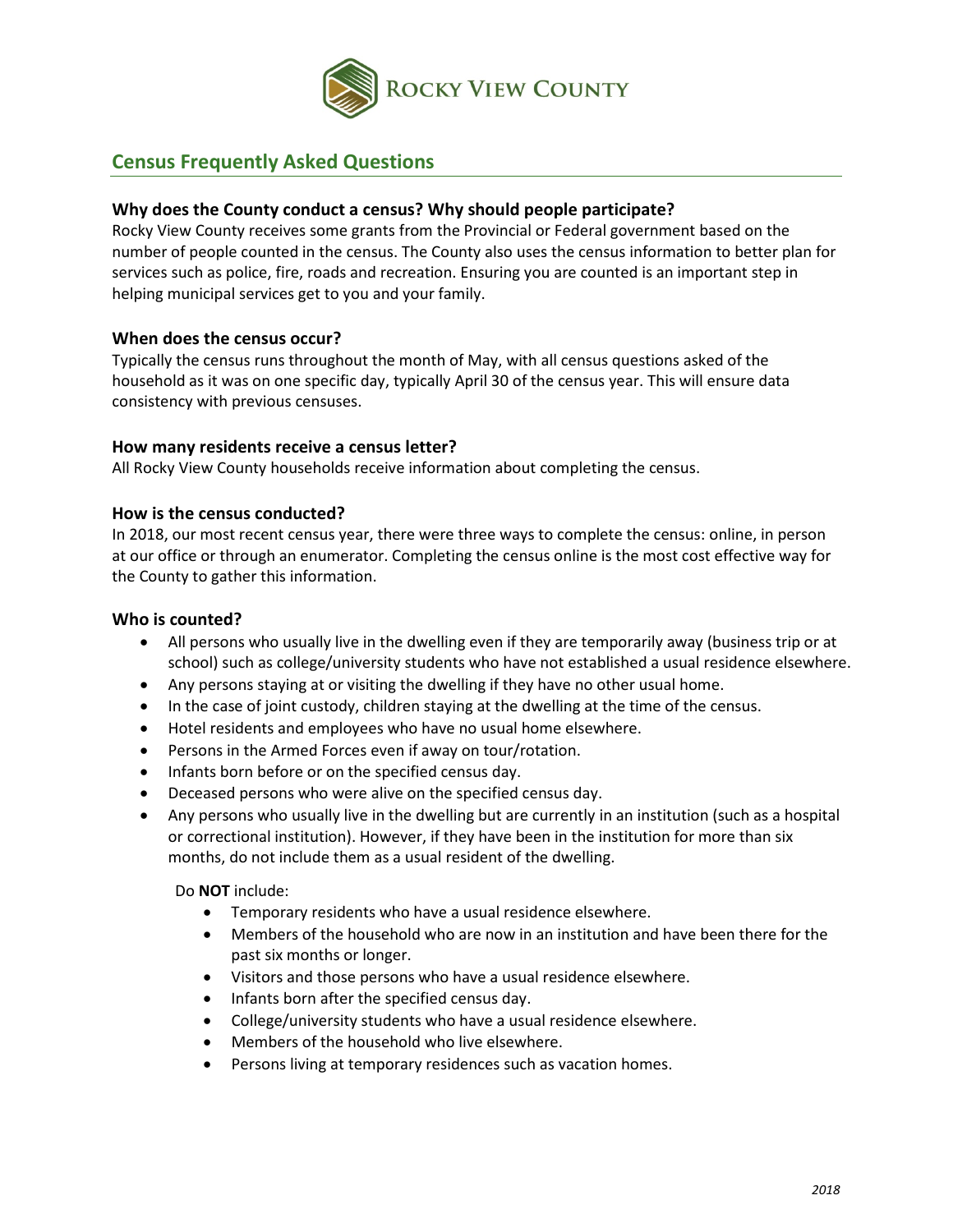

### **What does "usual" residence mean?**

A person's "usual" residence is where the person lives and sleeps and when a person is absent from it, the person intends to return. A person can only have **one** place of usual residence. A student who is attending an educational institution, temporarily renting accommodation or who has family members who are residents in Rocky View County may be counted as a usual resident of the County.

## **Who can I contact if I have questions about the census?**

If you have any questions or concerns, please contact the Census Office at [rcensus@rockyview.ca](mailto:rcensus@rockyview.ca) or 403-230-1401.

## **How will I be able to identify a County census enumerator if they come to my door?**

All census workers will present County-issued identification and will also be wearing green vests with the County logo on the front with **"CENSUS"** written on the back. We encourage you to confirm their identification before you answer questions.

# **Why does the County ask for the age of the resident?**

The knowledge of age distribution is required to plan for programs and services. Other characteristics of the census are much more meaningful when studied in conjunction with age. School districts also use this information to project student enrolment as well as plan for their facility requirements.

The age categories mirror the federal census question for comparative reasons. Those that indicate they are 14 years old and over (the legal employment age in Alberta) will be asked additional questions regarding employment status or place of work.

# **Why does the County ask for the resident's employment status?**

Rocky View County analyzes work-related activities and studies labour resources and markets in the County. We also analyze how other potential challenges can arise related to employment.

*"Full-time"* means you are employed for 30 or more hours a week.

*"Part-time"* means you are working for less than 30 hours a week.

*"Seasonal, casual or temporary"* means you are filling a position for a pre-determined period of time or a pre-determined task, or are engaged for relief.

*"Homemaker"* means you manage your family household as a principal occupation and you do not collect an income.

*"Retired"* means you are no longer working.

*"Extended Leave"* means you are away from your primary job while maintaining the status of an employee (paid or unpaid leave).

*"Lock Out"* means you are withheld work during a labour dispute.

*"Strike"* means you are unable to work due to a work stoppage caused by a mass refusal of employees to work.